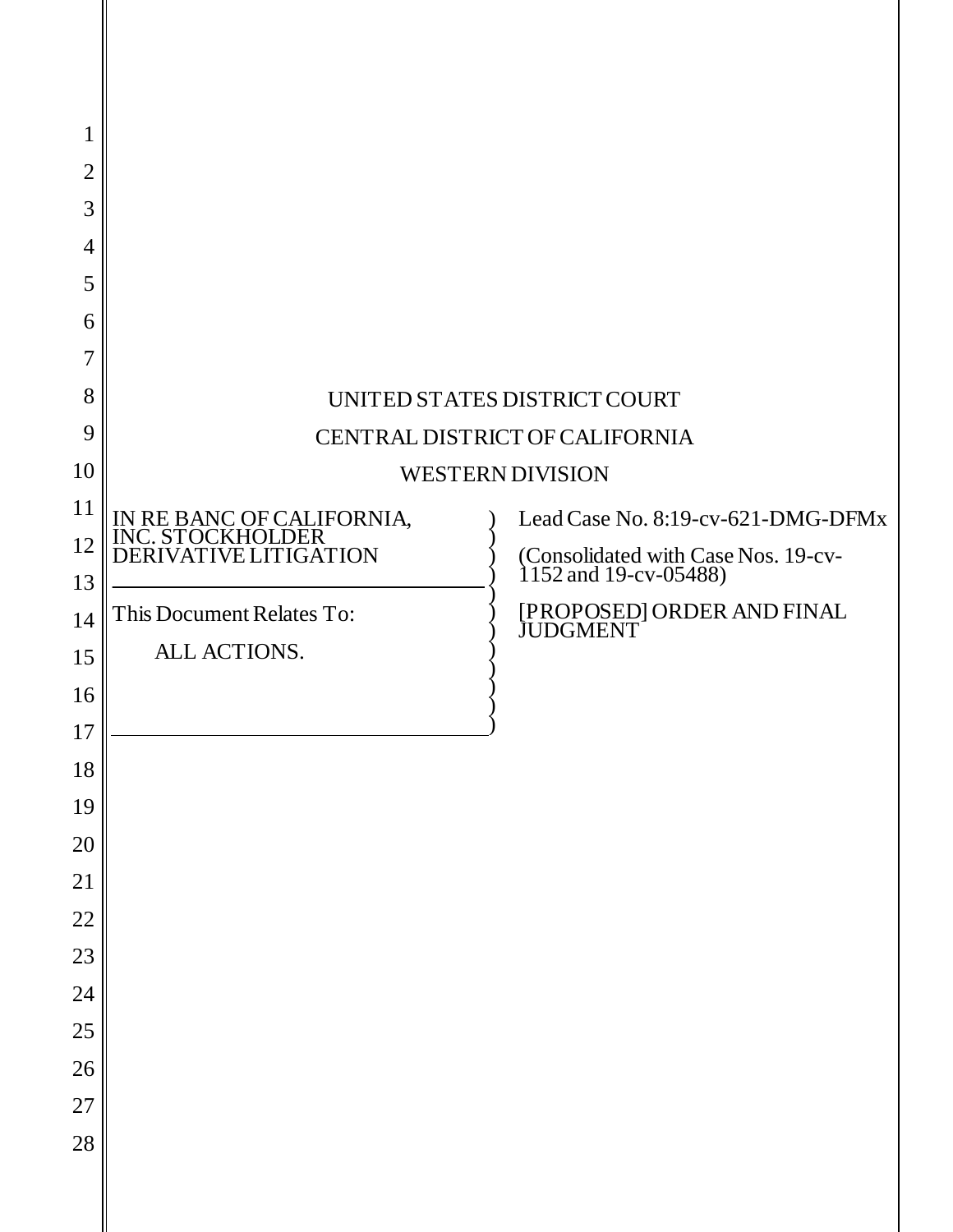1 2 3 4 5 6 This matter came before the Court for hearing on \_\_\_\_\_\_\_\_\_\_\_\_, 2021, to consider approval of the proposed settlement ("Settlement") set forth in the Amended Corrected Stipulation and Agreement of Settlement dated September 27, 2021, and the exhibits thereto (the "Stipulation"). The Court has reviewed and considered all documents, evidence, objections (if any), and arguments presented in support of or against the Settlement. Good cause appearing therefore, the Court enters this Judgment.

7

## IT IS HEREBY ORDERED, ADJUDGED, AND DECREED that:

8 9 10 1. This Judgment incorporates by reference the definitions in the Stipulation, and all capitalized terms used herein shall have the same meanings as set forth in the Stipulation.

11 12 2. This Court has jurisdiction over the subject matter of the Action, including all matters necessary to effectuate the Settlement, and over all Partiesto the Action.

13 14 15 16 3. The Court finds that the Notice provided to Banc of California, Inc. ("Banc") stockholders constituted the best notice practicable under the circumstances. The Notice fully satisfied the requirements of Rule 23.1 of the Federal Rules of Civil Procedure and the requirements of due process.

17 18 19 4. The Court hereby approves the Settlement set forth in the Stipulation and finds that the Settlement is, in all respects, fair, reasonable, and adequate to each of the Parties, and further finds that the Settlement is in the best interests of Banc and its stockholders.

20 21 22 5. The Action and all claims contained therein, as well as all of the Released Claims against Released Persons, are dismissed with prejudice. The Parties are to bear their own costs, except as otherwise provided below.

23 24 25 26 27 6. Upon the Effective Date, Plaintiffs' Released Persons shall fully, finally and forever release, relinquish and discharge as against Defendants' Released Persons any and all of Plaintiffs' Released Claims, and shall forever be barred and enjoined from instituting, commencing, or prosecuting any and all of Plaintiffs' Released Claims against Defendants' Released Persons.

28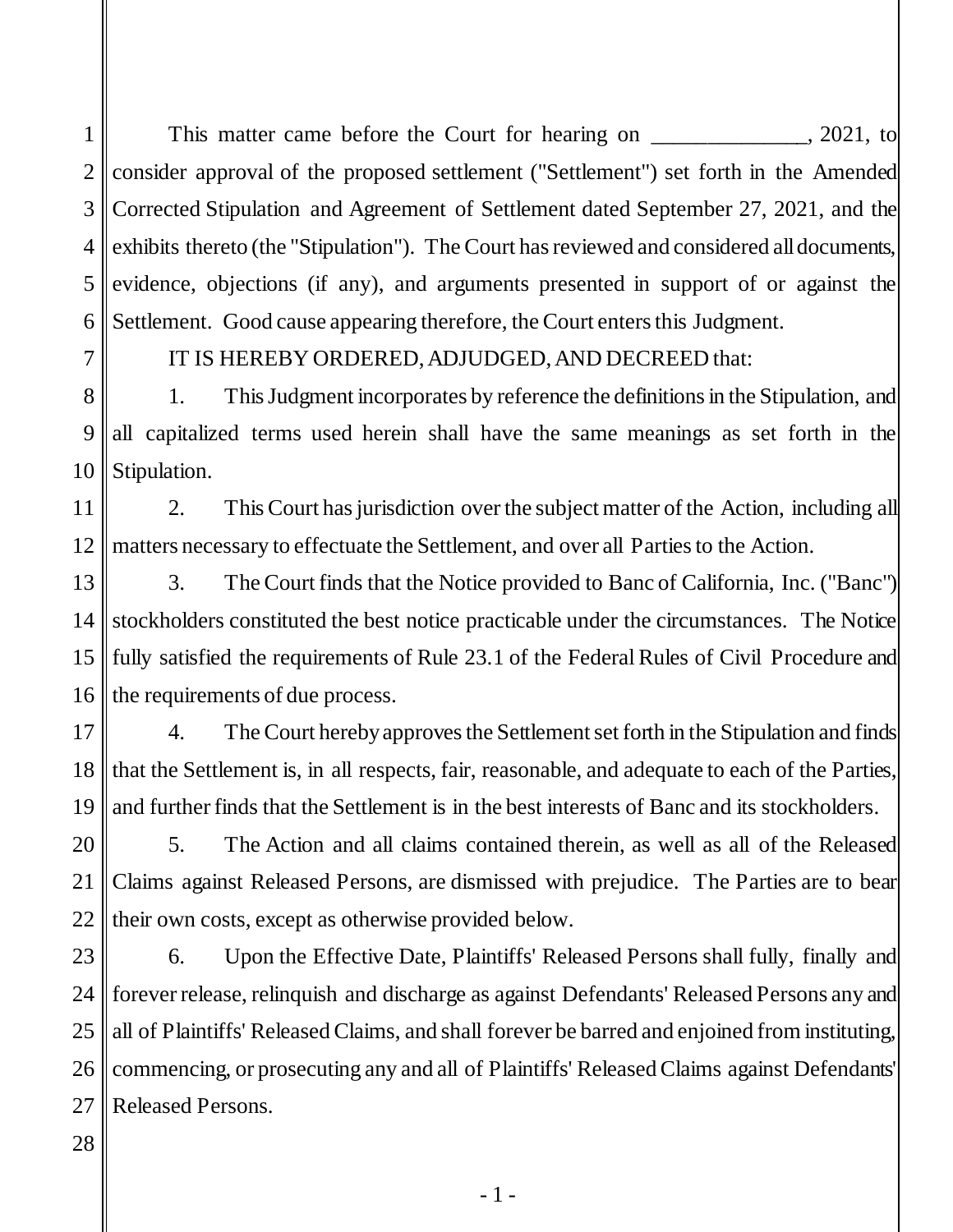1 2 3 4 5 7. Upon the Effective Date, Defendants' Released Persons shall fully, finally, and forever release, relinquish, and discharge as against Plaintiffs' Released Persons any and all of Defendants' Released Claims, and shall forever be barred and enjoined from instituting, commencing, or prosecuting any and all of Defendants' Released Claims against Plaintiffs' Released Persons.

6 7 8. Nothing herein shall in any way impair or restrict the rights of any Party to enforce the terms of the Stipulation.

8 9 10 9. During the course of the litigation, all parties and their respective counsel at all times complied with the requirements of Rule 11 of the Federal Rules of Civil Procedure, and all other similar laws or statutes.

11 12 13 14 15 16 10. The Court hereby approves the sum of \$\_\_\_\_\_\_\_\_\_\_\_\_\_\_\_\_\_\_\_\_\_ for the payment of Plaintiffs' Counsel's attorneys' fees and expenses in the Action ("Fee and Expense Amount"), and finds that the Fee and Expense Amount is fair and reasonable. No other fees, costs, or expenses may be awarded to Plaintiffs' Counsel in connection with the Settlement. The Fee and Expense Amount shall be distributed in accordance with the terms of the Stipulation.

17 18 19 11. The Court hereby approves the service awards of \$\_\_\_\_\_\_\_\_ for each of the Plaintiffs to be paid from Plaintiffs' Counsel's Fee and Expense Amount in recognition of Plaintiffs' participation and effort in the prosecution of the Action.

20 21 22 23 24 25 26 27 12. Neither the Stipulation nor the Settlement, nor any act performed or document executed pursuant to or in furtherance of the Stipulation or the Settlement: (a) is or may be deemed to be or may be offered, attempted to be offered, or used in any way by the Parties or any other Person as a presumption, a concession, or an admission of, or evidence of, any fault, wrongdoing, or liability of the Parties or Released Persons, or of the validity of any Released Claims; or (b) is intended by the Parties to be offered or received as evidence or used by any other person in any other actions or proceedings, whether civil, criminal, or administrative, other than to enforce the terms therein.

28

13. The Released Persons may file the Stipulation and/or the Judgment, and file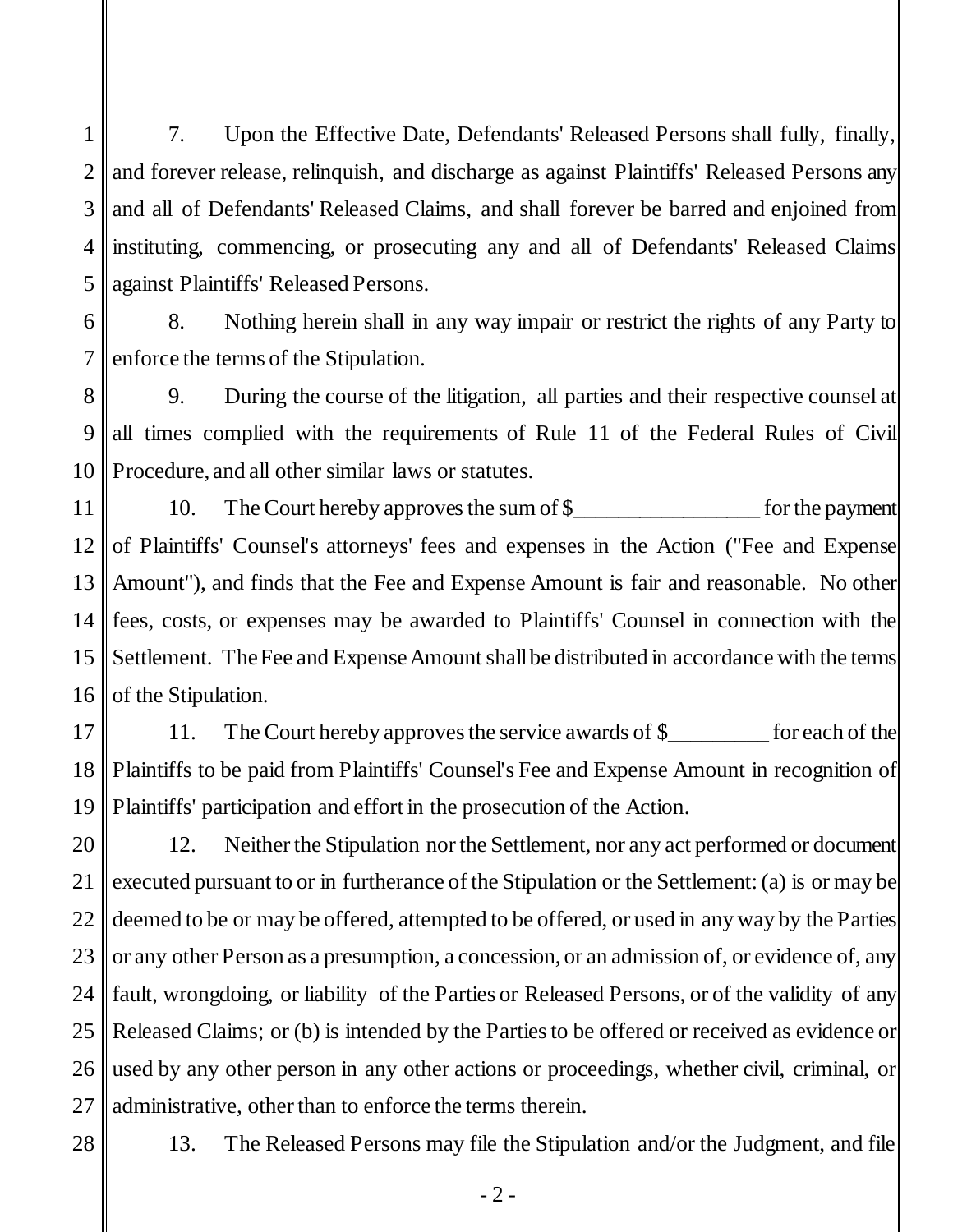1 2 3 4 5 6 7 or reference acts performed or documents executed pursuant to or in furtherance of the Stipulation and/or the Judgment: (i) in any action that may be brought against them in order to support a defense or counterclaim based on principles of *res judicata*, collateral estoppel, full faith and credit, release, good faith settlement, judgment bar or reduction, or any other theory of claim preclusion or issue preclusion or similar defense or counterclaim; (ii) in furtherance of the Settlement contemplated in the Stipulation; and (iii) in any action to enforce the Settlement.

8 9 10 11 12 13 14 15 16 17 18 19 20 21 22 23 24 14. Without affecting the finality of this Judgment in any way, this Court hereby retains continuing jurisdiction with respect to implementation and enforcement of the terms of the Stipulation. If for any reason the Effective Date does not occur, or if the Stipulation is in any way canceled, terminated or fails to become Final in accordance with its terms, then: (a) all Parties and Released Persons shall be restored to their respective positions in the Action as of the Execution date of the Stipulation; (b) all releases delivered in connection with the Stipulation shall be null and void, except as otherwise provided for in the Stipulation; (c) the Fee and Expense Amount paid to Plaintiffs' Counsel shall be refunded and returned within fifteen (15) calendar days of receiving notice from Defendants or from a court of appropriate jurisdiction; and (d) all negotiations, proceedings, documents prepared, and statements made in connection herewith shall be without prejudice to the Parties, shall not be deemed or construed to be an admission by a Party of any act, matter, or proposition, and shall not be used in any manner for any purpose in any subsequent proceeding in the Action, or in any other action or proceeding. In such event, the terms and provisions of the Stipulation shall have no further force and effect with respect to the Parties and shall not be used in the Action or in any other proceeding for any purpose.

25 26 27 15. Pursuant to Rule 23.1 of the Federal Rules of Civil Procedure, this Court hereby finally approves the Stipulation and Settlement in all respects, and orders the Parties to perform its terms to the extent the Parties have not already done so.

28

16. This Judgment is a final judgment, and the Court finds that no just reason